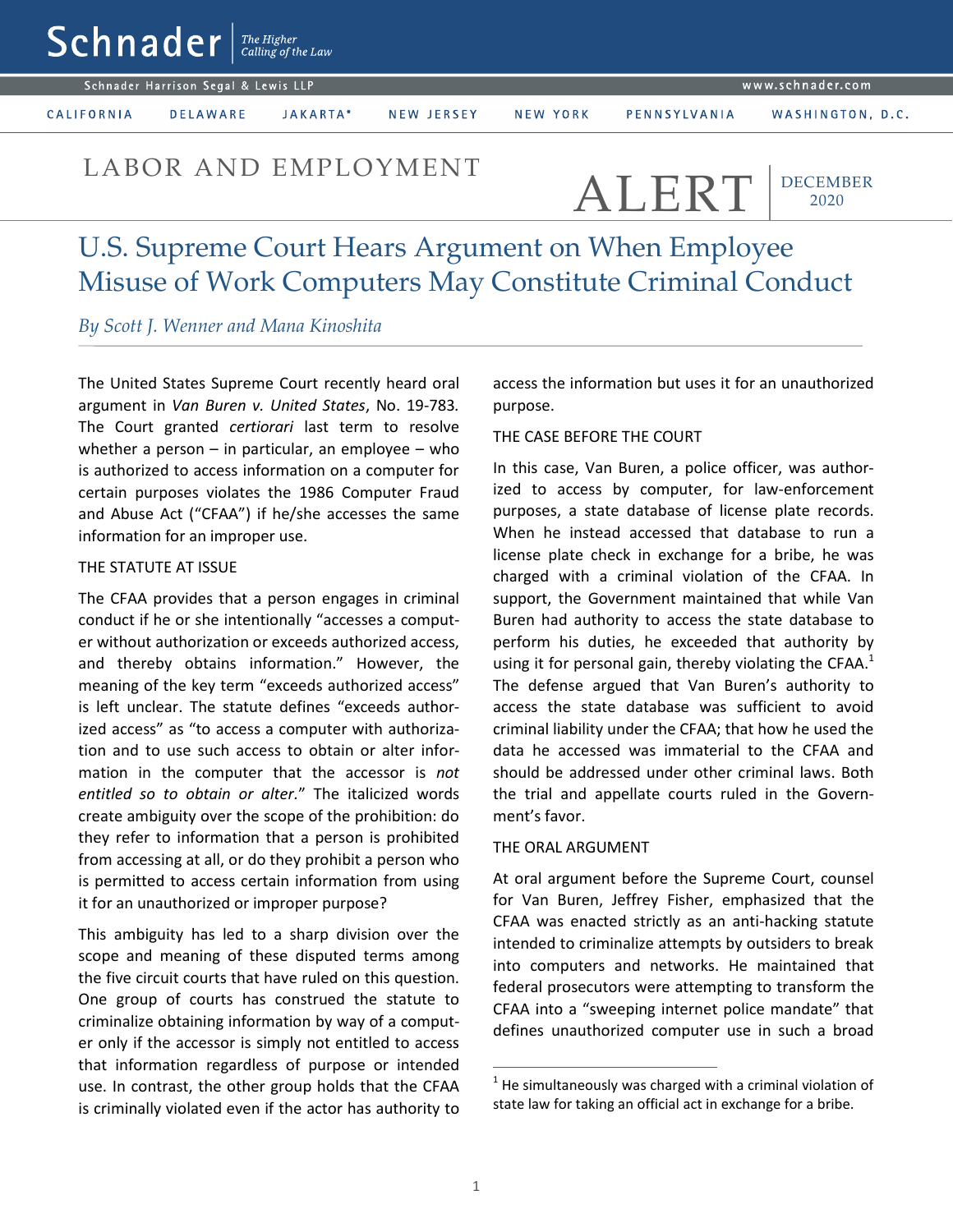way that it "would brand most Americans criminals on a daily basis." Such a broad reading of the CFAA could, he asserted, criminalize insubstantial and commonplace matters such as lying on a dating website, sharing the password to a streaming service, or using a work computer for personal activities in violation of an employer's policies.

Several of the Justices suggested that Fisher's examples, which they referred to as a "parade of horribles," seemed exaggerated and questioned whether any had in fact been prosecuted under the CFAA, much less resulted in convictions. Justice Alito, seeming to support a broader reading than Fisher's, expressed concern that "many government employees are given access to all sorts of highly personal information for use in performing their jobs. But, if they use that for personal purposes to make money, protect or carry out criminal activity, to harass people they don't like, they can do enormous damage."

Justices Thomas and Barrett both expressed concern over Van Buren's premise that access to information under the CFAA was either fully authorized or entirely unauthorized – analogized by Justice Barrett as "an on/off switch" – rather than the more nuanced approach of having limits on use. Fisher maintained that the statute was not intended to have a sliding scopebased component  $-$  that as written it "simply asks whether [or not the] person . . . was entitled to obtain the information." Seemingly in agreement with this latter point, Justice Breyer appeared swayed by the notable fact that when existing law was amended to create the CFAA, language specifying access exceeding the purposes for which authorization extends was deleted in delineating prohibited activity.

Justice Sotomayor questioned whether misuse of information could be prosecuted in other ways if the narrow reading of the CFAA advocated by Fisher were correct. Fisher confirmed that various other federal statues and state laws could address misuse of information accessed from a database – including the state law under which Van Buren also was prosecuted. Justices Gorsuch and Kavanaugh also expressed interest in this line of reasoning, suggesting that the CFAA did not have to be stretched to ensure that unauthorized use of information accessed by one with authority did not go unpunished.

The Government's lawyer, Deputy Solicitor General Eric Feigin, immediately took issue with Fisher's contention that the CFAA was concerned strictly with hacking – access to a network by outsiders. He maintained that Van Buren's misuse of access was the type of "serious breach[] of trust by insiders" that the statutory language intended to cover, and that access in this context "refers to some level of consideration and affirmative thought-out permission."

Feigin's argument, based on the precise text of the law, focused on the word "so" in the phrase "not entitled so to obtain or alter" in the definition of "exceeds authorized access." He argued that "so" does not refer merely to access to the computer as Fisher argued, but it refers instead to all aspects of the defendant's access, including whether he had authority to obtain the information in the manner he did or for the particular purpose that he used it. While Van Buren had authority to access the information, he did not have authority to use it as he did.

Implicitly conceding the breadth of potential liability created by his reading of the statute, Feigin offered several constructions of that law which limited prosecutorial discretion. Justice Sotomayor in particular voiced concerns that in so doing Feigin was offering definitions to narrow the statute that the statute does not contain, "to narrow what could otherwise be viewed as a very broad statute and dangerously vague." Homing in on a point made in Fisher's argument on Van Buren's behalf, Justice Gorsuch called the case "the latest … in a rather long line of cases in recent years in which the government has consistently sought to expand federal criminal jurisdiction in pretty significantly contestable ways that this Court has rejected."

#### ANALYSIS

It is always risky to "read the tea leaves" after observing the Justices respond to advocates. However, most Justices appeared dubious of the Government's position in this case, both because the language of the CFAA does not seem to support the wide breadth it advocated and because of the discretion the Govern